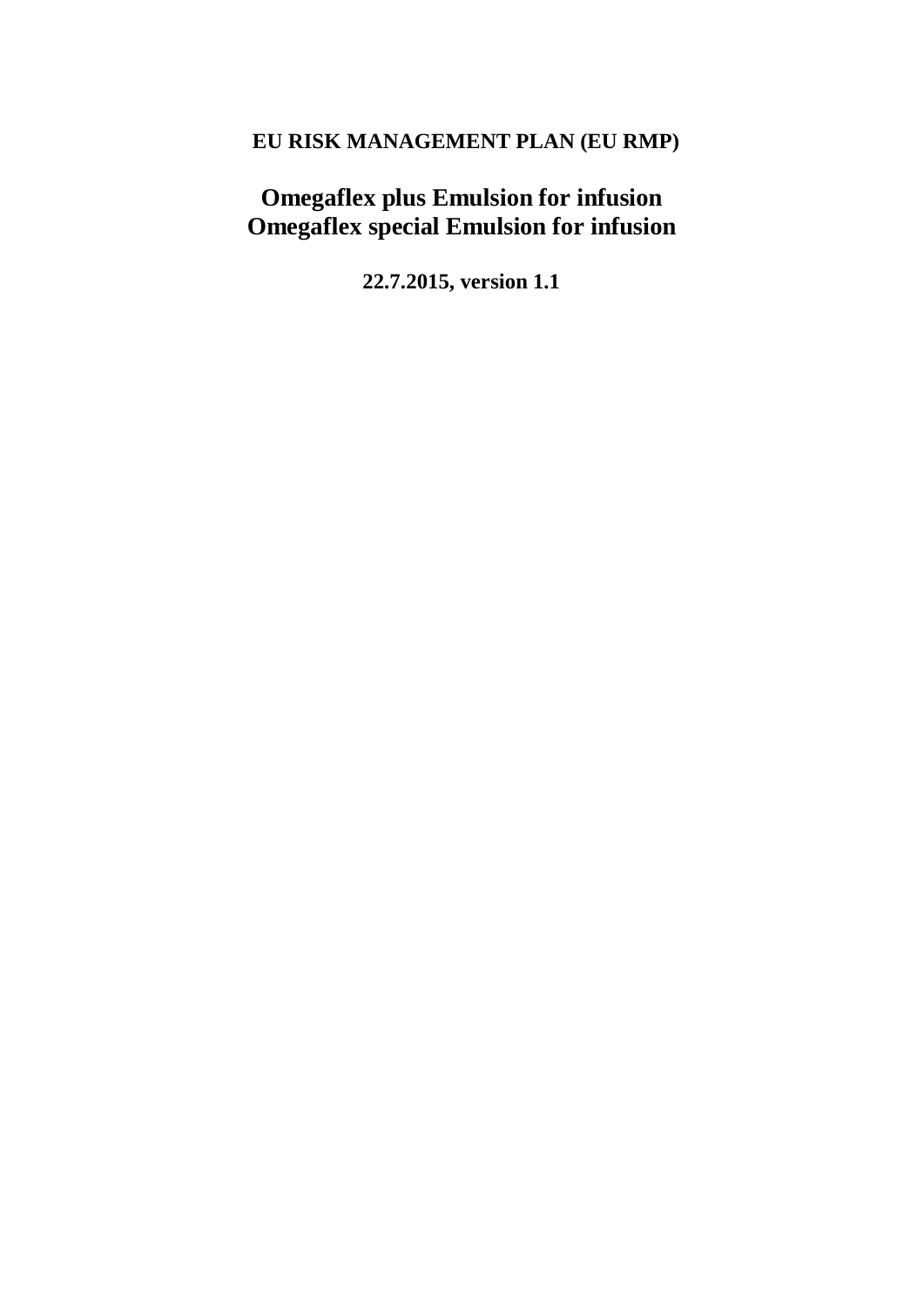## **III.1. Elements for a Public Summary**

### **III.1.1. Overview of disease epidemiology**

Patients may need parenteral nutrition (PN) for any variety of diseases or conditions that impair food intake, nutrient digestion or absorption. Omegaflex plus is used to supply energy, essential FAs, amino acids, electrolytes and fluids for PN of patients. People of all ages receive PN. People can live well on PN for as long as it is needed.

Many hospitalised patients receive PN. In the U.S. for example, patients received PN in almost 360,000 hospital stays in 2009. About 33% of those were for children and newborns. Individuals can also receive this therapy at home and in long-term care facilities.

### **III.1.2. Summary of treatment benefits**

The standardised PN containing almost all compounds is suitable for most of the parenteral fed patients. The constituents of Omegaflex plus, are generally established for medicinal use, and are acknowledged as being both efficient and safe. The combination chosen in Omegaflex plus has positive effects on the body homeostasis.

The important objective of PN is to meet energy requirements and to maintain vital organ structure and function. Protein degradation (catabolism) should be decreased and protein synthesis promoted. Thus amino acid solutions are an essential part of a complete PN regimen providing building blocks for protein synthesis and maintaining nitrogen balance (homeostasis). The amount of nitrogen administered during PN is crucial to reduce catabolism. The infusion of lipid emulsions allows a high energy supply and is indispensable for the supply of essential FAs, components of each cell membrane and tissue. In addition, it balances the energy provision by glucose, thereby reducing an overdose of each other. Glucose is the most important energy source for all organs and tissues, and is used exclusively in the brain and nervous tissue, erythrocytes and renal medulla. Additionally, glucose is required for normal metabolism of FAs. Electrolytes administered with Omegaflex plus help to maintain the blood levels necessary for the physiological processes of the cell, for which rather constant electrolyte levels are prerequisite.

## **III.1.3. Unknowns relating to treatment benefits**

There are no unknown related to treatment benefits for Omegaflex plus.

#### **III.1.4. Summary of safety concerns**

| <b>Important identified risks</b>               |                                                                                                                                                                                                                                                                                                                                                                                                                                   |           |                                                                                                                                                                                                                                                                                                    |  |
|-------------------------------------------------|-----------------------------------------------------------------------------------------------------------------------------------------------------------------------------------------------------------------------------------------------------------------------------------------------------------------------------------------------------------------------------------------------------------------------------------|-----------|----------------------------------------------------------------------------------------------------------------------------------------------------------------------------------------------------------------------------------------------------------------------------------------------------|--|
| <b>Risk</b>                                     | What is known                                                                                                                                                                                                                                                                                                                                                                                                                     |           | Preventability                                                                                                                                                                                                                                                                                     |  |
| <b>Allergic reactions</b><br>(Hypersensitivity) | Most allergic reactions are minor, such $\cdot$<br>as rash.<br>But in some cases, an allergic reaction<br>can be life-threatening and can present<br>with dyspnoea, hypotension and shock.<br>Hypersensitivity reactions to the lipid<br>emulsion of parenteral nutrition have<br>been reported by patients with soybean,<br>peanut or egg allergies as skin eruption<br>and urticaria. They are considered to be<br>fairly rare. | $\bullet$ | Omegaflex plus must not be<br>used in patients with known<br>allergy to soy bean, egg, peanut<br>or fish protein.<br>Previous allergic reactions to<br>soybean, egg, peanut or fish or<br>to any other substance should<br>be reported to the physician<br>before the beginning of the<br>therapy. |  |
|                                                 |                                                                                                                                                                                                                                                                                                                                                                                                                                   |           |                                                                                                                                                                                                                                                                                                    |  |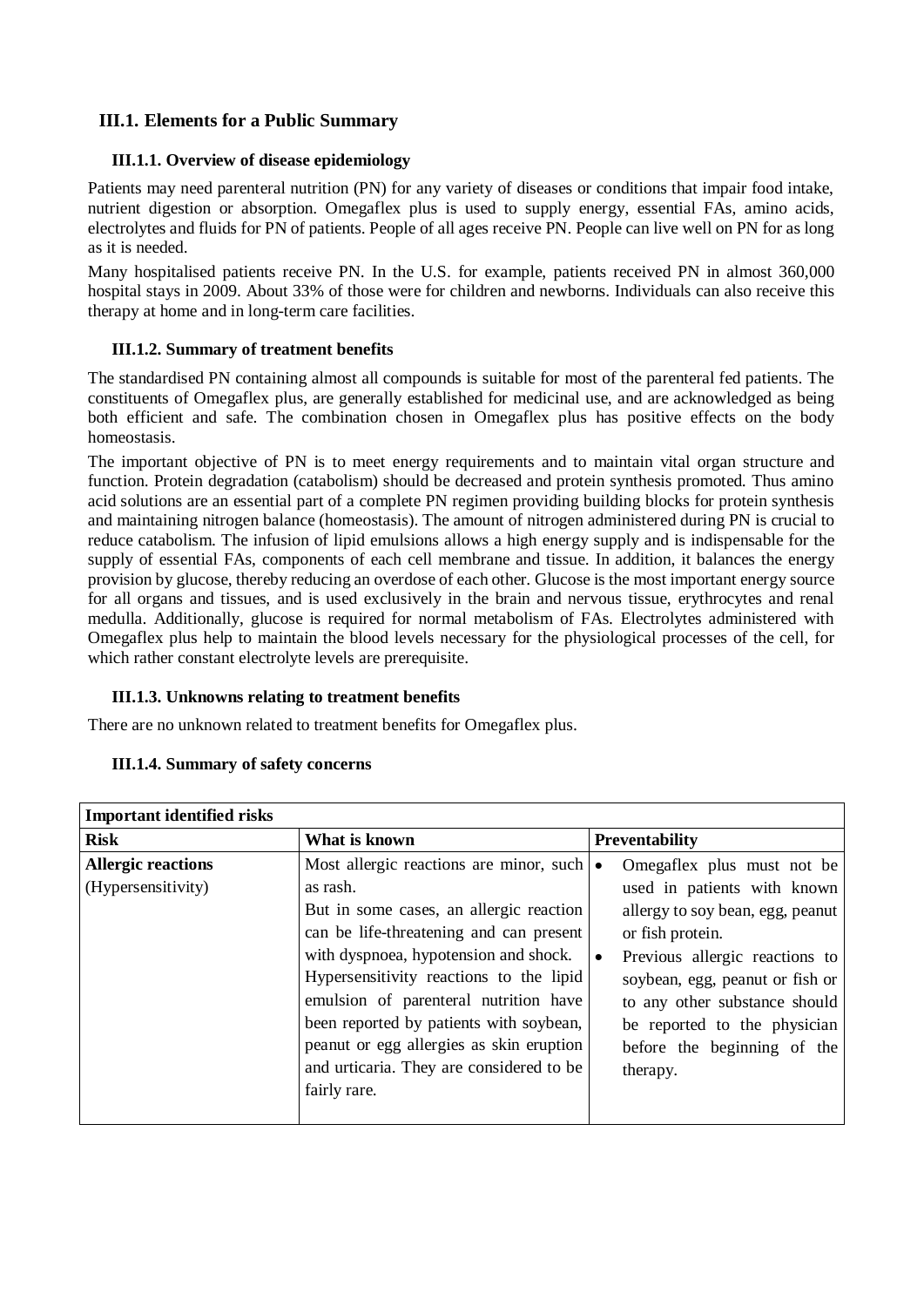| <b>Important identified risks</b> |                                                |           |                                  |
|-----------------------------------|------------------------------------------------|-----------|----------------------------------|
| <b>Risk</b>                       | What is known                                  |           | <b>Preventability</b>            |
| Intolerance in patients with      | There are some rare, genetic disorders of      | $\bullet$ | Omegaflex plus must not be       |
| inborn errors of amino acid       | the metabolism of one or a group of            |           | used in patients with inborn     |
| metabolism                        | amino acids.                                   |           | of<br>amino<br>acid<br>errors    |
|                                   | Inborn errors of amino acid metabolism         |           | metabolism.                      |
|                                   | usually present in infancy and early           | $\bullet$ | The existence of such a disorder |
|                                   | childhood. However in some rare cases it       |           | must be immediately brought to   |
|                                   | can present in adulthood e.g. when             |           | the attention of the treating    |
|                                   | patients are exposed to increased protein      |           | physician. This is part of the   |
|                                   | intake or certain medications<br>and           |           | careful evaluation of each       |
|                                   | infections.                                    |           | patient's medical history before |
|                                   | The most common amino acid disorders           |           | treatment is started.            |
|                                   | phenylketonuria,<br>cycle<br>urea<br>are       |           |                                  |
|                                   | disorders, nonketonic hyperglycinaemia,        |           |                                  |
|                                   | tyrosinaemia and maple syrup disease.          |           |                                  |
|                                   | Treatment includes severe restriction of       |           |                                  |
|                                   | natural protein intake, combined with an       |           |                                  |
|                                   | amino acid supplement which substitutes        |           |                                  |
|                                   | all necessary amino acids, excluding the       |           |                                  |
|                                   | one(s) affected by the metabolic defect.       |           |                                  |
|                                   | Omegaflex plus is a standard product           |           |                                  |
|                                   | with an amino acid composition of a            |           |                                  |
|                                   | natural high quality protein.<br>The           |           |                                  |
|                                   | different inborn errors of amino acid          |           |                                  |
|                                   | metabolism require specific, different         |           |                                  |
|                                   | adaptions of the amino acid composition        |           |                                  |
|                                   | that a standard product cannot provide.        |           |                                  |
| Fat overload syndrome             | 'Fat Overload Syndrome' results when $\bullet$ |           | doses<br>Recommended<br>of       |
|                                   | the lipid infusion rate exceeds the ability    |           | Omegaflex plus should not be     |
|                                   | of the body to utilize the lipids. The         |           | exceeded.                        |
|                                   | clinical symptoms of 'Fat Overload $\bullet$   |           | Blood lipids<br>have<br>be<br>to |
|                                   | Syndrome' are complex. They include            |           | controlled and dosage adjusted   |
|                                   | elevation of blood lipid levels, fever,        |           | as necessary.                    |
|                                   | enlarged liver with or without jaundice,       |           | Overnutrition must be avoided.   |
|                                   | enlarged spleen, decreased number of red       |           |                                  |
|                                   | and white blood cells, decreased platelets     |           |                                  |
|                                   | in blood, blood clotting disorders, break-     |           |                                  |
|                                   | up of red blood cells, abnormal liver          |           |                                  |
|                                   | function tests and coma.                       |           |                                  |
|                                   | overload<br>syndrome<br>Fat<br>has<br>been     |           |                                  |
|                                   | described for dosages of parenteral lipids     |           |                                  |
|                                   | higher than recommended in the product         |           |                                  |
|                                   | information. Patients with impaired lipid      |           |                                  |
|                                   | diabetes,<br>utilization, e.g.<br>impaired     |           |                                  |
|                                   | function of the kidneys, liver or the          |           |                                  |
|                                   | thyroid gland, inflammation of the             |           |                                  |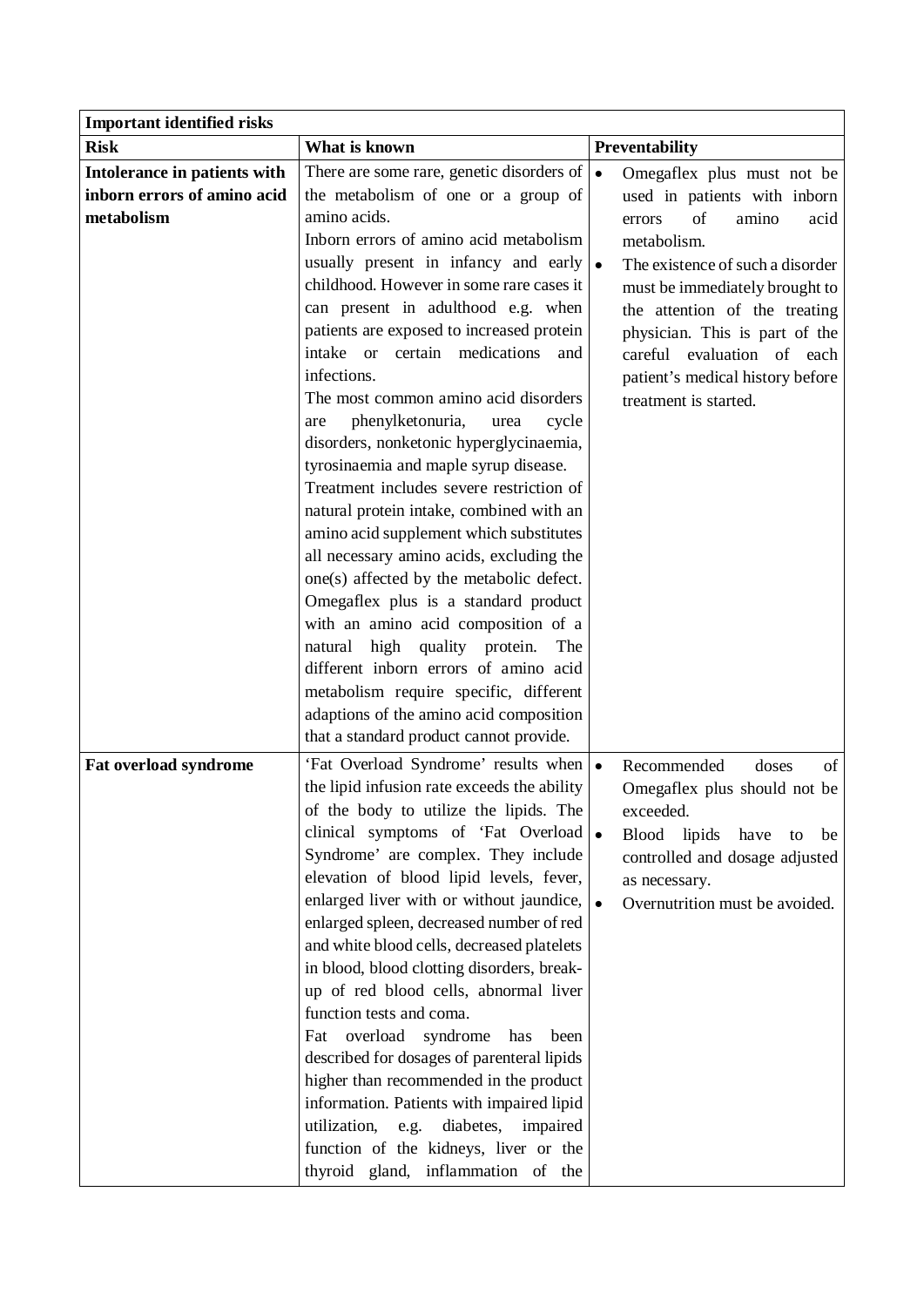| <b>Important identified risks</b>                                                                        |                                                                                                                                                                                                                                                                                                                                                                                                                                                                                                                                                                                                                                                                                                                                                                                                                          |                                                                                                                                                                                                                                                                                                                                                                                                                                                                                                                                                                                            |
|----------------------------------------------------------------------------------------------------------|--------------------------------------------------------------------------------------------------------------------------------------------------------------------------------------------------------------------------------------------------------------------------------------------------------------------------------------------------------------------------------------------------------------------------------------------------------------------------------------------------------------------------------------------------------------------------------------------------------------------------------------------------------------------------------------------------------------------------------------------------------------------------------------------------------------------------|--------------------------------------------------------------------------------------------------------------------------------------------------------------------------------------------------------------------------------------------------------------------------------------------------------------------------------------------------------------------------------------------------------------------------------------------------------------------------------------------------------------------------------------------------------------------------------------------|
| <b>Risk</b>                                                                                              | What is known                                                                                                                                                                                                                                                                                                                                                                                                                                                                                                                                                                                                                                                                                                                                                                                                            | Preventability                                                                                                                                                                                                                                                                                                                                                                                                                                                                                                                                                                             |
|                                                                                                          | pancreas or sepsis are at risk for fat<br>overload syndrome.                                                                                                                                                                                                                                                                                                                                                                                                                                                                                                                                                                                                                                                                                                                                                             |                                                                                                                                                                                                                                                                                                                                                                                                                                                                                                                                                                                            |
| <b>Disturbance of blood</b><br>coagulation (bleeding)/or<br>tendency to form blood clots<br>(thrombosis) | Blood clotting (coagulation) may be<br>impaired in patients in poor overall<br>condition putting them into an increased<br>risk of bleeding. Also patients suffering<br>from genetic disorders like haemophilia $\bullet$<br>or patients treated with drugs decreasing<br>blood coagulation (anticoagulants) or<br>antiplatelet agents (e.g. aspirin) are<br>exposed to a higher risk of bleeding.<br>Blood clotting should be under control<br>before<br>parenteral<br>nutrition<br>via<br>intravenous catheter should be started.<br>On the other hand patients with in a poor<br>state of health as well as bedridden<br>patients are also often exposed to a<br>higher risk of development of blood clots<br>in the blood stream, which theoretically<br>may be increased after infusion of<br>soybean oil emulsion. | Omegaflex plus must not be<br>$\bullet$<br>used in patients with severely<br>impaired<br>blood<br>clotting<br>function.<br>Coagulation status should be<br>continuously<br>monitored<br>especially, in patients treated<br>concomitantly<br>with<br>anticoagulants or antiplatelet<br>drugs.                                                                                                                                                                                                                                                                                               |
| <b>High blood sugar</b><br>(Hyperglycaemia)                                                              | High blood sugar may occur as a result $\bullet$<br>of a high rate of administration or<br>impaired utilisation of glucose. Glucose<br>is excreted in urine when the blood<br>glucose level reaches a critic level (renal $\bullet$<br>threshold). Excretion of glucose is<br>accompanied by increased urination. If<br>untreated, this can lead to excessive loss<br>of fluid which may be life-threatening.<br>Increased<br>blood<br>sugar<br>can<br>be  <br>transformed into triglycerides which may<br>cumulate in the liver leading to the<br>development of fatty liver.<br>Omegaflex plus contains glucose and its<br>administration<br>lead<br>can<br>to<br>hyperglycaemia.                                                                                                                                      | The rate of infusion should be<br>reduced or insulin should be<br>administered<br>in<br>case<br>that<br>hyperglycaemia occurs.<br>If the patient is receiving other<br>glucose solutions concurrently,<br>this amount has to be taken into<br>account.<br>Blood levels of glucose should<br>$\bullet$<br>be monitored.<br>$\bullet$<br>interruption<br>An<br>of<br>administration of Omegaflex<br>plus may be indicated if the<br>blood glucose concentration<br>reaches a critical level during<br>administration and cannot be<br>controlled<br>by<br>appropriate<br>amounts of insulin. |
| <b>Impaired bile flow</b><br>(Cholestasis)                                                               | Cholestasis is a condition in which bile $\bullet$<br>cannot be sufficiently drained into the<br>intestine. As a result, bile stagnates in the<br>gallbladder and eventually also within<br>liver,<br>impairing liver function<br>the                                                                                                                                                                                                                                                                                                                                                                                                                                                                                                                                                                                    | Omegaflex plus must not be<br>used in case of intrahepatic<br>cholestasis. Liver function must<br>be monitored during parenteral<br>nutrition.                                                                                                                                                                                                                                                                                                                                                                                                                                             |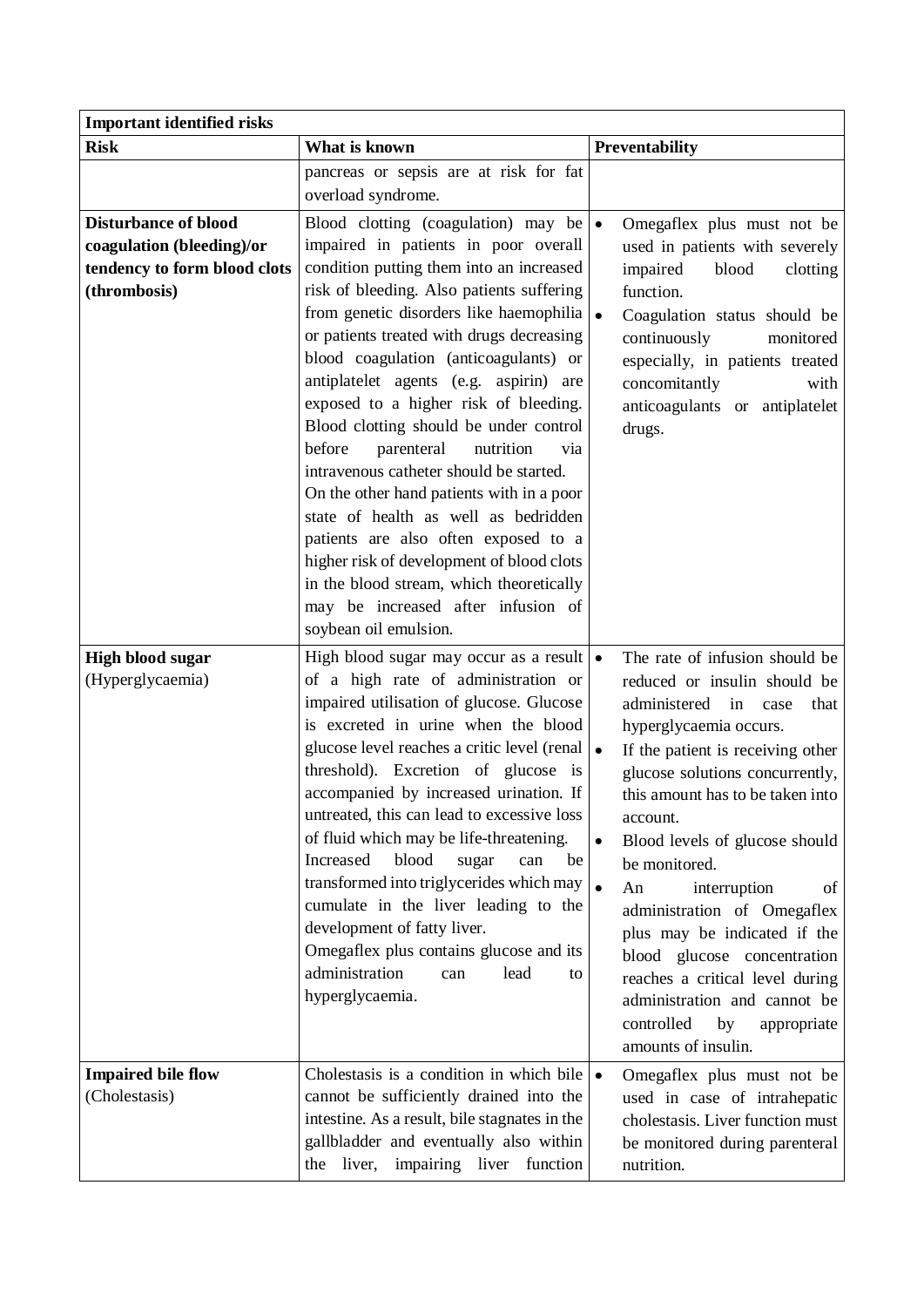| <b>Important identified risks</b>                                                                 |                                                                                                                                                                                                                                                                                                                                                                                                                                                                                                                                                                                                                                                                                                                                                                                                                                                                                                                   |                                                                                                                                                                                                                                                                                                                                                                                       |
|---------------------------------------------------------------------------------------------------|-------------------------------------------------------------------------------------------------------------------------------------------------------------------------------------------------------------------------------------------------------------------------------------------------------------------------------------------------------------------------------------------------------------------------------------------------------------------------------------------------------------------------------------------------------------------------------------------------------------------------------------------------------------------------------------------------------------------------------------------------------------------------------------------------------------------------------------------------------------------------------------------------------------------|---------------------------------------------------------------------------------------------------------------------------------------------------------------------------------------------------------------------------------------------------------------------------------------------------------------------------------------------------------------------------------------|
| <b>Risk</b>                                                                                       | What is known                                                                                                                                                                                                                                                                                                                                                                                                                                                                                                                                                                                                                                                                                                                                                                                                                                                                                                     | Preventability                                                                                                                                                                                                                                                                                                                                                                        |
|                                                                                                   | (intrahepatic cholestasis). Infusion of fat<br>emulsions<br>enhance<br>further<br>may<br>cholestasis.                                                                                                                                                                                                                                                                                                                                                                                                                                                                                                                                                                                                                                                                                                                                                                                                             |                                                                                                                                                                                                                                                                                                                                                                                       |
| <b>Fluid deficit or water excess</b><br>in the body/ disturbances of<br>the body salt composition | Administration of intravenous solutions<br>may cause disturbances of the body salt<br>and fluid balance. The risk of such<br>undesirable effects is enhanced in case of<br>infusion<br>of<br>too<br>large<br>volumes<br>(hyperhydration) or a too rapid infusion<br>as well as in severely ill and pediatric<br>patients or patients with impaired cardiac<br>or renal function who all have limited<br>ability to maintain the fluid balance. In<br>patients with pre-existing disturbances of<br>fluid and salt balance, the disorder may<br>be aggravated by infusion of intravenous<br>solutions. Severe salt imbalances can<br>lead to shifts in the body fluids with the<br>accumulation of fluid in certain tissues<br>like the lungs (lung oedema) or the brain.<br>Untreated these conditions can result in<br>serious complications and permanent<br>damage.<br>A special kind of a body salt imbalance | Disturbances of the fluid and<br>salt balance must be corrected<br>before the start of infusion.<br>The infusion rate should be<br>appropriately dosed.<br>Regular controls of the blood<br>composition are necessary.<br>Sufficient<br>of<br>amounts<br>electrolytes<br>be<br>must<br>administered<br>together<br>with<br>Omegaflex plus according to<br>the patient's requirements. |
|                                                                                                   | (acidosis) is when the body produces too<br>much acid (e.g. decompensated diabetes<br>or glucose utilization with lack of oxygen<br>in the tissues), or when the elimination of<br>acids from the body is impaired (e.g.<br>insufficiency<br>renal<br>inadequate<br><b>or</b><br>ventilation).                                                                                                                                                                                                                                                                                                                                                                                                                                                                                                                                                                                                                    |                                                                                                                                                                                                                                                                                                                                                                                       |
| <b>Refeeding syndrome</b>                                                                         | Refeeding syndrome is a disturbance that $\bullet$<br>occurs as a result of reinstitution of<br>nutrition to patients who are starved or<br>severely malnourished. Refeeding or<br>repletion of such patients may lead to $\bullet$<br>deficiency of some essential salts in the<br>body, i.e. potassium, phosphorus and<br>magnesium.                                                                                                                                                                                                                                                                                                                                                                                                                                                                                                                                                                            | In starved or severely mal-<br>nourished patients the nutrition<br>must be reinstituted slowly and<br>gradually.<br>An adequate supplementation<br>of salts according to deviations<br>normal<br>values<br>from<br>1S<br>necessary.<br>Regular controls of the blood<br>composition is necessary.                                                                                     |

**Missing information**